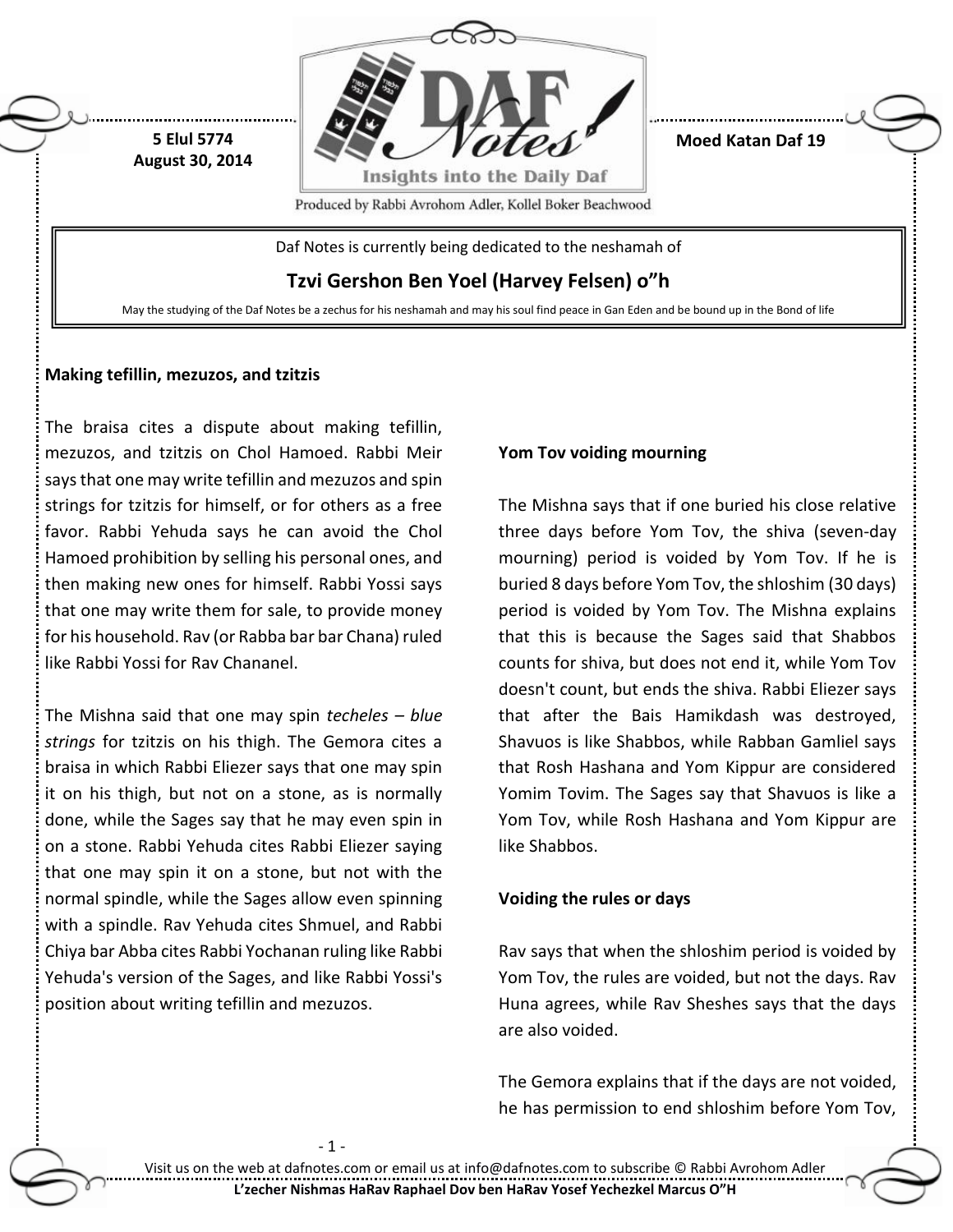

but if he didn't cut his hair before Yom Tov, he may not do so afterwards.

The Gemora cites a supporting braisa which says that if one buries his relative 8 days before Yom Tov, this voids the shloshim period, allowing him to cut his hair before Yom Tov. If he didn't do so before Yom Tov, he may not do so afterwards. Abba Shaul says that he may do so afterwards, as just as three days of shiva before Yom Tov voids the shiva period, so do 7 days of mourning before Yom Tov void the shloshim period.

The Gemora challenges the number 7 from the Mishna, which says that shloshim is voided only after 8 days, and answers that Abba Shaul says that part of a day counts as a full day, and the latter part of the seventh day can therefore count as the start of shloshim, after the first part ended shiva.

### **Abba Shaul vs. Sages**

Rav Chisda quotes Ravina bar Shila ruling like Abba Shaul, and saying that the Sages agree with him when the 8<sup>th</sup> day falls on Shabbos which is the eve of Yom Tov that he may cut his hair on the preceding Friday, which is the  $7<sup>th</sup>$  day.

The Gemora says that Rav's statement that a mourner may wash as soon as the consolers leave him on the 7<sup>th</sup> day is following Abba Shaul's position that part of the day is considered the full day.

Abaye rules like Abba Shaul on the seventh day, and says that the Sages agree with him on the  $30<sup>th</sup>$  day. Rava rules like Abba Shaul on the 30<sup>th</sup> day, but not on

- 2 -

the 7<sup>th</sup> day. Nehardai rule like Abba Shaul on both days, since Shmuel says that we always follow the lenient opinion in matters of mourning.

### **30 days of mourning**

The Gemora asks where we know 30 days of mourning, and answers that it is from the word pera – wild growth used in the context of mourning. When Hashem commanded Aharon and his remaining sons to not mourn, He said *al tifra'u – do not grow long [your hair]*, and the same word pera is used to describe the requirement of the nazir to grow his hair long. Just as the nazir must grow his hair for a minimum of 30 days, as Rav Masna says that an unspecified nazirite vow is for 30 days, so the normal mourning process requires growing hair for 30 days.

The Gemora explains that we know that an unspecified nazirite vow is 30 day from the verse which states *kadosh yih'yeh – he will be holy*, as the numeric value of *yih'yeh* is 30.

### **Washing on the third day**

Rav Huna the son of Rav Yehoshua says that if the third day of mourning is the eve of Yom Tov, all agree that he may not wash until the evening. Rav Nechemia the son of Rav Yehoshua said that he found Rav Pappi and Rav Pappa sitting and ruling like Rav Huna the son of Rav Yehoshua. Some say that Rav Nechemia bar Yosef found Rav Pappi, Rav Pappa, and Rav Huna the son of Rabbi Yehoshua sitting and stating that all agree that he may not wash until the evening if the third day of mourning is the eve of Yom Tov.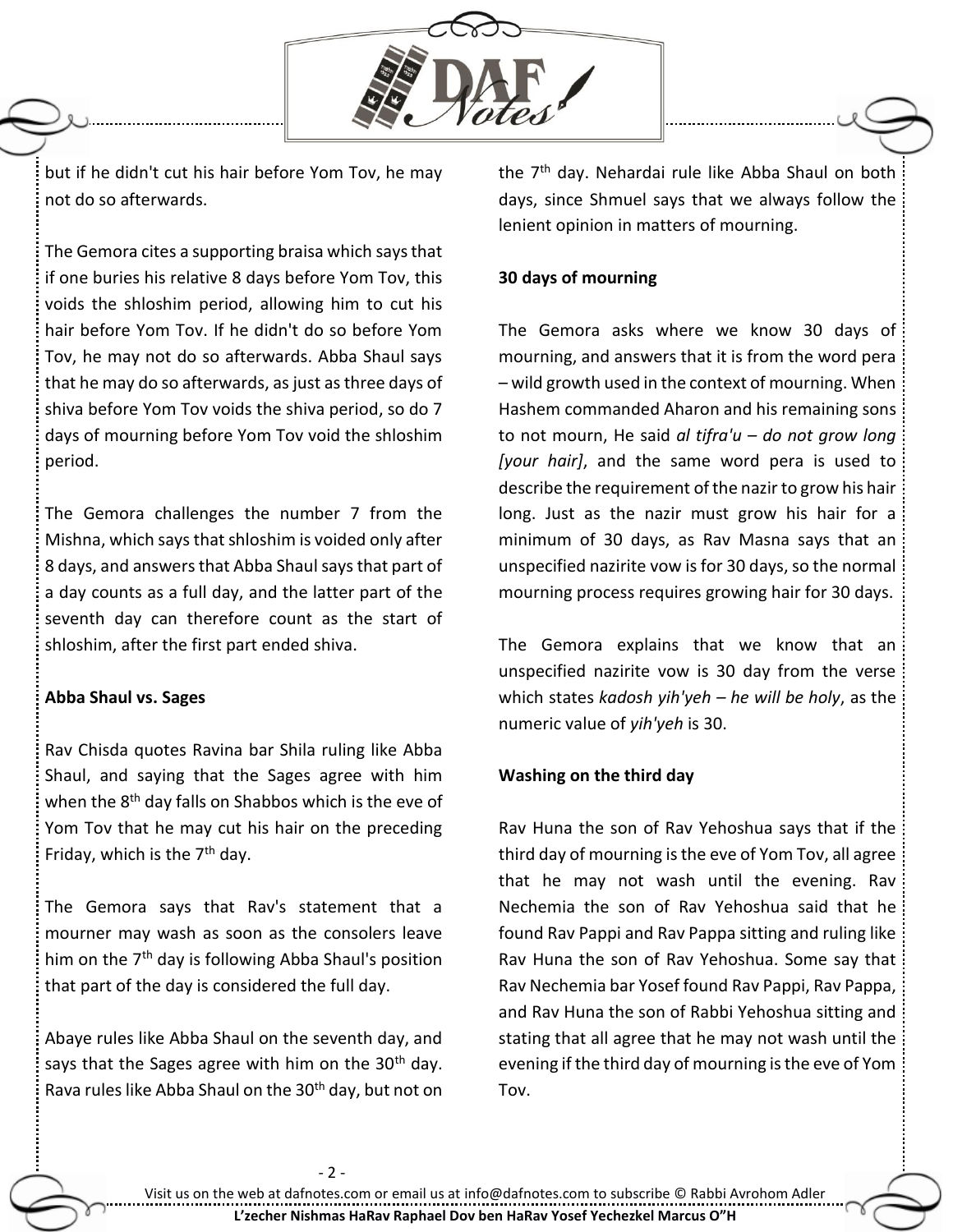

### **Counting the holiday for shloshim**

Abaye asked Rabbah whether the days of a holiday (Yom Tov and Chol Hamoed) count for the shloshim period for one who buried his relative during the holiday. He knew that they wouldn't count for shiva, as none of the shiva restrictions apply, but perhaps they would count for shloshim, as the prohibitions of cutting hair and laundry apply throughout the holiday. Rabbah answered they do not count.

The Gemora challenges this from a braisa which says that if one buried a relative 2 days before Yom Tov, he must count another 5 days of shiva after the holiday, during which others can do work for him, his slaves may work privately in his home, and people need not console him, since they did so during the holiday. The general rule is that the holiday stops the mourning process, but not the communal interaction with the mourner. If he buried his relative 3 days before the end of the holiday, he counts shiva afterwards, with people consoling him for the first 4 of those days, to complete 7 days of consolation. The braisa concludes by saying that the holiday counts.

The Gemora assumes that the last statement is referring to the second case of the braisa, which is inconsistent with Rabbah's answer, but deflects this by saying that it is referring to the first case, where the holiday does count since he began mourning beforehand.

The Gemora successfully challenges Rabbah from another braisa which says that the holiday counts for shloshim, illustrating this with a case of one who

buried a relative at the start of the holiday. In this case, he counts shiva after the holiday, during which others can do work for him, his slaves can privately work in his house, and he isn't consoled, since he was consoled during the holiday. The braisa concludes that the holiday counts, and this must mean it counts for shloshim, refuting Rabba.

When Ravin came, he quoted Rabbi Yochanan saying that even if he buried a relative during the holiday, the holiday counts for shloshim, and Rabbi Elazar ruled the same way to his son Rabbi Pdas.

# **INSIGHTS TO THE DAF TEFILLIN ON CHOL HAMOED**

There are three prevalent customs regarding wearing Tefillin during Chol Hamoed. Some do not wear Tefillin, others wear Tefillin and recite the Beracha (albeit quietly), and others compromise and wear Tefillin but do not recite the Beracha. Let us explain the basis for each of these practices.

## **Why We Should Not Wear Tefillin on Shabbos and Yom Tov**

The Gemara (Menachos 36) presents a dispute whether one should wear Tefillin on Shabbos and Yom Tov. The accepted opinion is that we do not wear Tefillin on Shabbos and Yom Tov. The Gemara presents two Braisos that present reasons why we should not wear Tefillin on these days.

The first Braisa cites a Pasuk (Shemos 13:10), which states that one should wear Tefillin Miyamim.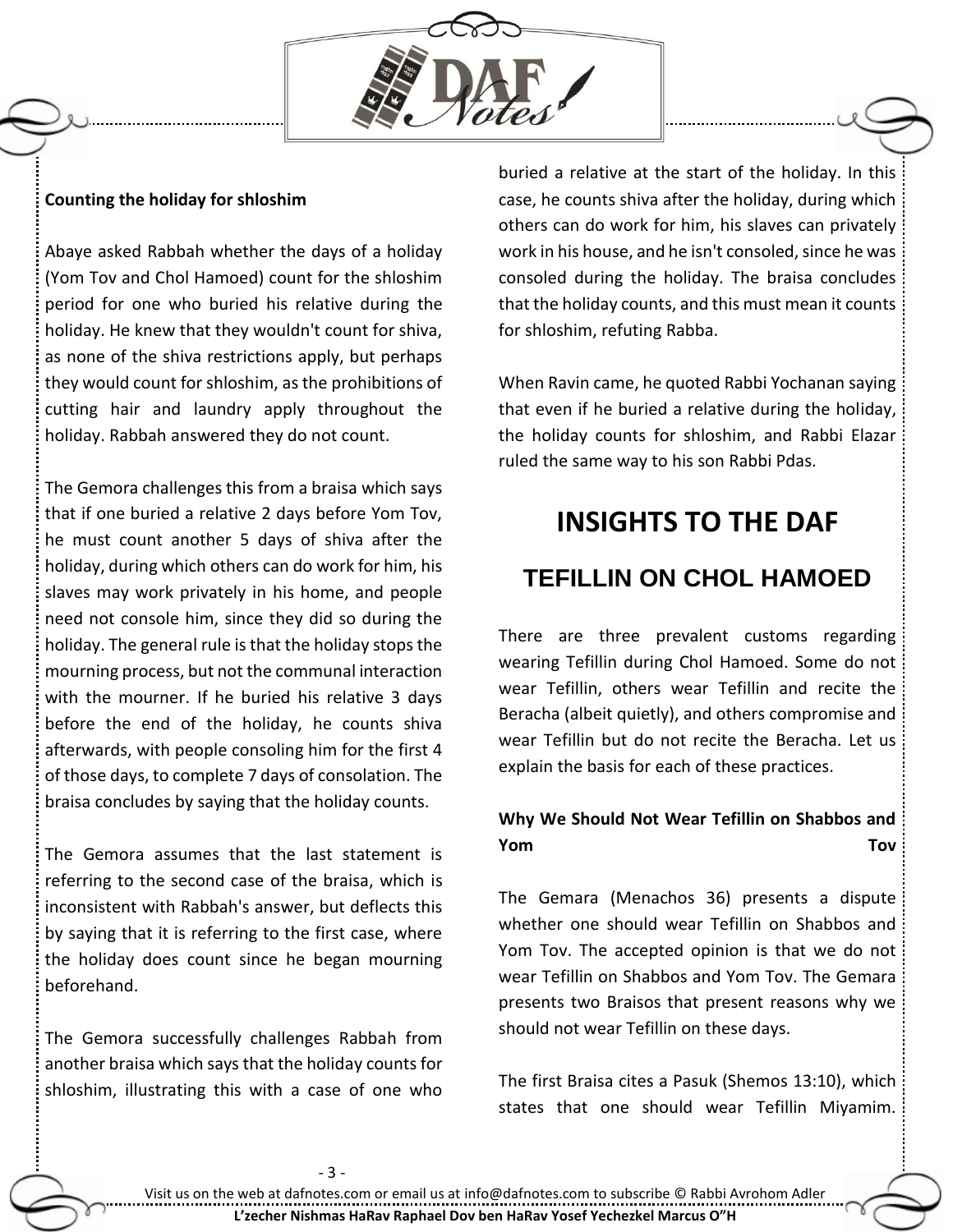

Literally, this means "from among the days." The Braisa explains that this means that on some days we wear Tefillin and on others we do not. Shabbos and Yom Tov are days that we do not wear Tefillin.

The second Braisa notes that the Torah in a number of places writes that Tefillin serve as an Oys, a sign. The Braisa explains that one wears Tefillin only on those days when one requires an Oys. One does not wear Tefillin on Shabbos and Yom Tov because Shabbos and Yom Tov constitute an Oys.

Next, we shall present the arguments regarding wearing Tefillin on Chol Hamoed. We shall focus on the arguments that Tosfos (Moed Katan 19a s.v. Rabi Yosi) presents.

## **The Argument for Not Wearing Tefillin on Chol Hamoed**

The Behag (cited by Tosfos Moed Katan) rules that we are forbidden to wear Tefillin on Chol Hamoed. Many Rishonim agree with the Behag's assertion. These Rishonim include the Rambam (as interpreted by the Kesef Mishna to Hilchos Yom Tov 7:13), the Rashba (Teshuvot 1:690), and the Ri (cited by the Haghos Maimoniot Hilchos Tefillin 4:9). These authorities believe that if Yom Tov is excluded from wearing Tefillin, Chol Hamoed should also be excluded from wearing Tefillin. They believe that Chol Hamoed constitutes a Yom Tov, and therefore constitutes an Oys.

The Acharonim further explains this opinion. There are four components of the Kedushas Hayom (the holiness of the day) of a Yom Tov. These are the Korban Mussaf, the unique Mitzvos of the day (such as the Mitzva to eat in a Sukkah or to avoid Chametz), the obligation on individuals to bring the Korbanos for the Regel (Re'iya, Chagiga, Shalmei Simcha), and the prohibition to engage in Melacha (forbidden labor). All four components pertain to Chol Hamoed. Although certain Melacha is permitted on Chol Hamoed, fundamentally, the prohibition to perform Melacha applies to Chol Hamoed. However, the Gemara (Chagiga 18a) explains that the Torah permits us to engage in certain Melacha on Chol Hamoed. Hence, Chol Hamoed enjoys the full status of Yom Tov. It is said over in the name of Rav Chaim Soloveitchik that Chol Hamoed is as holy as any Yom Tov. There merely exists permission to engage in certain Melacha on Chol Hamoed.

### **The Argument for Wearing Tefillin on Chol Hamoed**

Many Rishonim, on the other hand, believe that one must wear Tefillin on Chol Hamoed. These authorities include the Rosh (Hilchos Tefillin 16), Or Zarua (1:589), and the Maharam of Rothenberg (cited by the Mordechai). They argue that Chol Hamoed does not constitute an Oys, since we are permitted to perform certain Melacha on Chol Hamoed. This argument is particularly cogent according to the Rishonim who believe that on a Torah level all Melacha is permited on Chol Hamoed and the restrictions that exist in regard to performing Melacha on Chol Hamoed were instituted by Chazal.

Moreover, they argue that the word in the Torah Miyamim excludes only Shabbos and Yom Tov where the prohibition to engage in Melacha profoundly distinguishes these days from all other days. A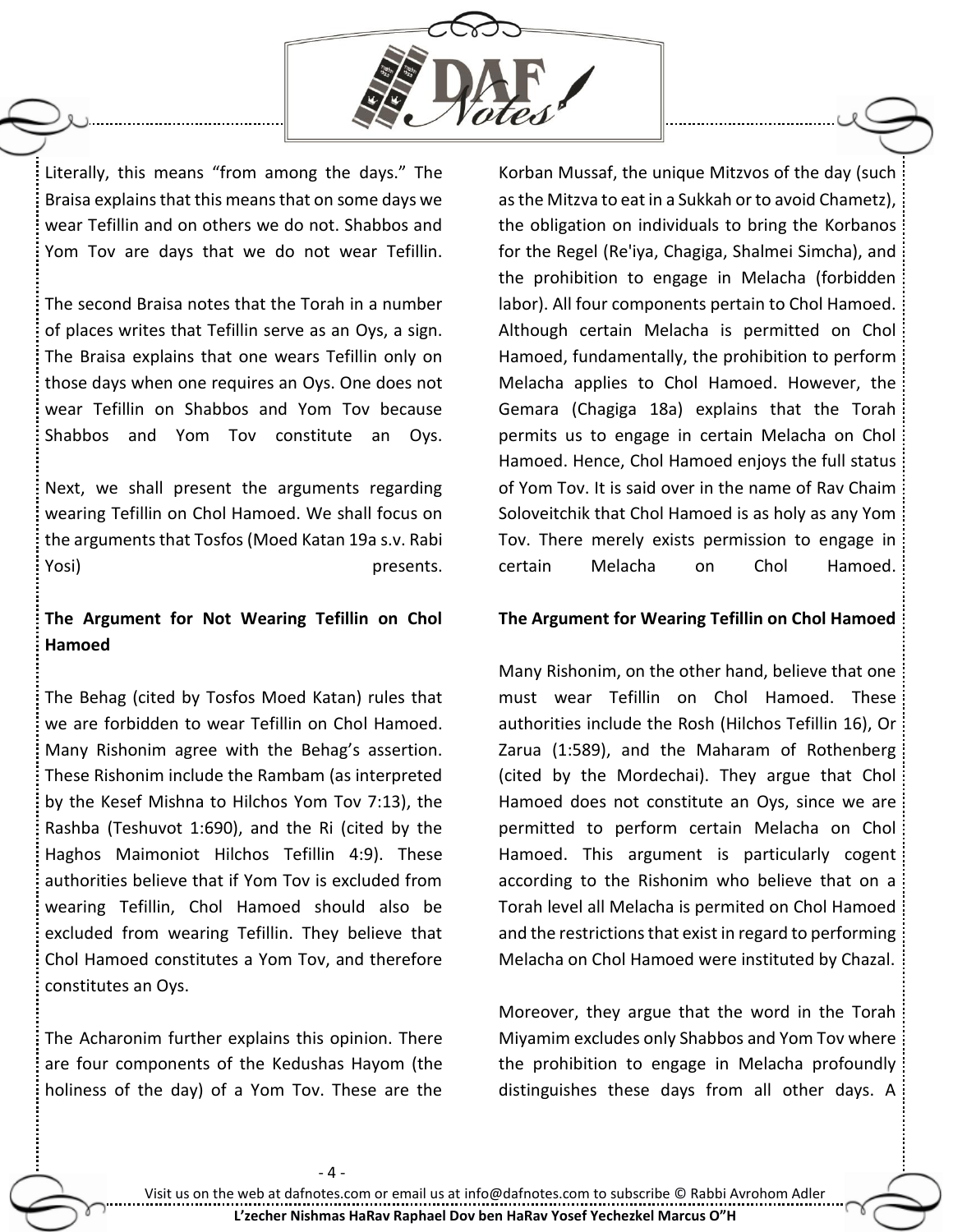

ramification of the permission to perform certain labor on Chol Hamoed is that the difference between Chol Hamoed and other days is not pronounced.

These Rishonim cite as proof to their position the fact that the Gemara permits writing Tefillin on Chol Hamoed. They argue that Chazal would not have permitted writing Tefillin on Chol Hamoed had there been no use for the Tefillin on Chol Hamoed. The other group of Rishonim argues that this passage in the Gemara represents the rejected opinions that believe that one may wear Tefillin on Shabbos and Yom Tov.

### **The Compromise View — Tefillin and No Beracha**

Both sides of the arguments presented by the Rishonim are compelling. Thus, we already find Rishonim that advocate adopting a compromise view — to wear Tefillin but to refrain from reciting the Beracha. The Tur (Orach Chaim 31) notes that there are a number of Rishonim who are uncertain whether one must wear Tefillin on Chol Hamoed and therefore advocate wearing Tefillin but refraining from reciting a Beracha. These authorities include the Ritva (Eruvin 96a), the Smak (153), and the Meiri (Moed Katan 18b). The advantage of this compromise is that one avoids violating very serious transgressions. Chazal write that not wearing Tefillin and reciting an unnecessary Beracha (see Berachos 33a and Shavuot 39a) are very serious violations of Torah Law. It is possible that the potential prohibition to refrain from wearing Tefillin on Chol Hamoed is more severe than a potential prohibition to wear Tefillin on Chol Hamoed.

- 5 -

The Bais Yosef (O.C. 31 s.v. V'cholo) notes that all Sephardic Jews refrain from wearing Tefillin on Chol Hamoed. He cites at length from the Midrash Hane'elam to Shir Hashirim that presents a Kabbalistic explanation for refraining from wearing Tefillin on Chol Hamoed. In fact, the Zohar strongly advocates refraining from wearing Tefillin on Chol Hamoed. We should note that many Kabbalistic themes have been incorporated into the Halachos of Tefillin. (For example, see Shulchan Aruch 25:2, 25:11, and 25:13.)

Accordingly, Rav Yosef Karo rules in the Shulchan Aruch (O.C.31:2) that it is forbidden to wear Tefillin on Chol Hamoed. The Rama, however, records that the universally accepted practice among Ashkenazic Jews is to wear Tefillin on Chol Hamoed and to recite the Berachos. The Rama adds, though, that the custom is to recite the Berachos on Tefillin quietly on Chol Hamoed. The Mishna Berura (31:8) writes that this is to avoid fighting since the issue of reciting the Berachos on Tefillin is embroiled in controversy. There might be Kabbalistic reasons for this practice as well.

The Taz (O.C. 31:2) encourages one to refrain from reciting the Berachos on Tefillin during Chol Hamoed in deference to the authorities who forbid wearing Tefillin on Chol Hamoed. The Vilna Gaon (Biur HaGra O.C. 31:2 s.v. V'yesh Omrim) rules in accordance with the Rishonim who believe that one should refrain from wearing Tefillin on Chol Hamoed.

The Mishna Berura (31:8) and the Aruch Hashulchan (O.C. 31:4) follow the recommendation of the Taz, to refrain from reciting the Berachos when wearing

Visit us on the web at dafnotes.com or email us at [info@dafnotes.com](mailto:info@dafnotes.com) to subscribe © Rabbi Avrohom Adler **L'zecher Nishmas HaRav Raphael Dov ben HaRav Yosef Yechezkel Marcus O"H**